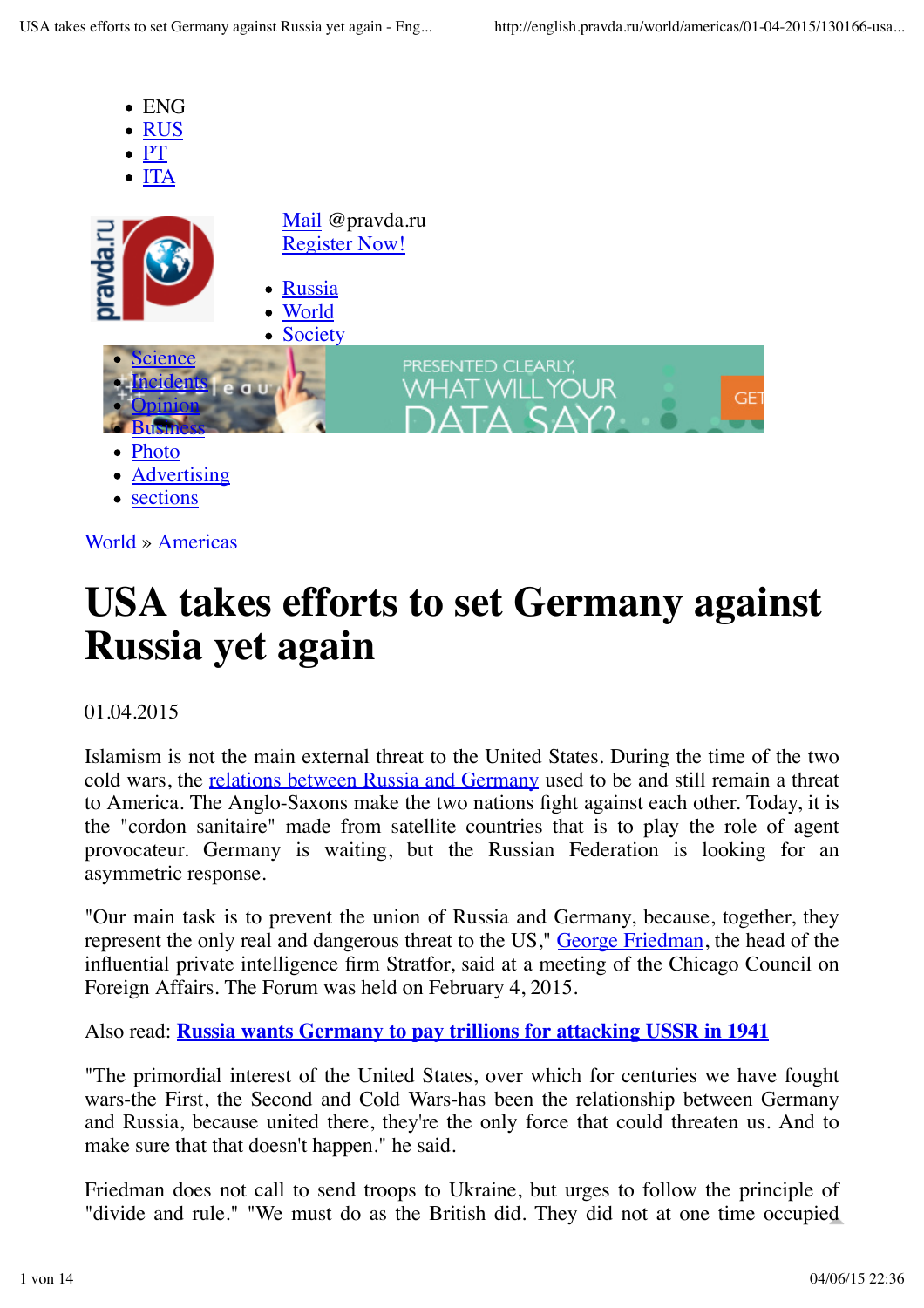India, but simply took control of individual Indian kingdoms and set them against each other, and they placed their officers in the Indian Army," George Friedman said.

But **if Russia continues to cling to Ukraine, the USA will have to stop it**, he stated. To do this, the United States started building rapid deployment forces in Romania, Bulgaria, Poland and the Baltic States. With the help of these actions, according to Friedman, the US is working on a "cordon sanitaire" or the area between the Baltic and Black Seas. The area will be a pro-American buffer zone between Russia and Germany.



According to Friedman, it is too early to include Ukraine in this zone. The zone currently includes Poland, Czech Republic, Slovakia, Hungary, Romania, Bulgaria and the Baltic countries.



Also read: **Germany becomes Russia's closest partner in Europe and whole world**

Friedman does not doubt the success of the mission, but he does have doubts about Germany's reaction. Indeed, **such a zone lies outside Germany's economic interests** as far as Germany's trade with Russia is concerned. Friedman admitted that Germany had a very unique relationship with Russia. Former German Chancellor Gerhard Schroeder is a member of the board of directors of Gazprom, he added. Germany is a major economic power, but it is very weak geopolitically. The Germans do not know whom they are going to sell their products tomorrow, Friedman said.

Friedman, as they say, sees the devil of geopolitics in the details. Halford Mackinder, one of the founders of the London School of Economics, is also considered to be one of the founding father of global geopolitics. In 1904, he created Heartland - the central part of Eurasia, and then - the inner arc (Europe - Arabia - Indochina) and the peripheral arc (America - Africa - Oceania). Mackinder said that the one who controls Heartland (Russia) would rule the inner arc - the whole world, that is.

Even though the British conquered the lands of the inner and peripheral arcs and expropriated their wealth, they will not be able to rule the world, because they have never conquered Heartland (Russia), the author wrote.